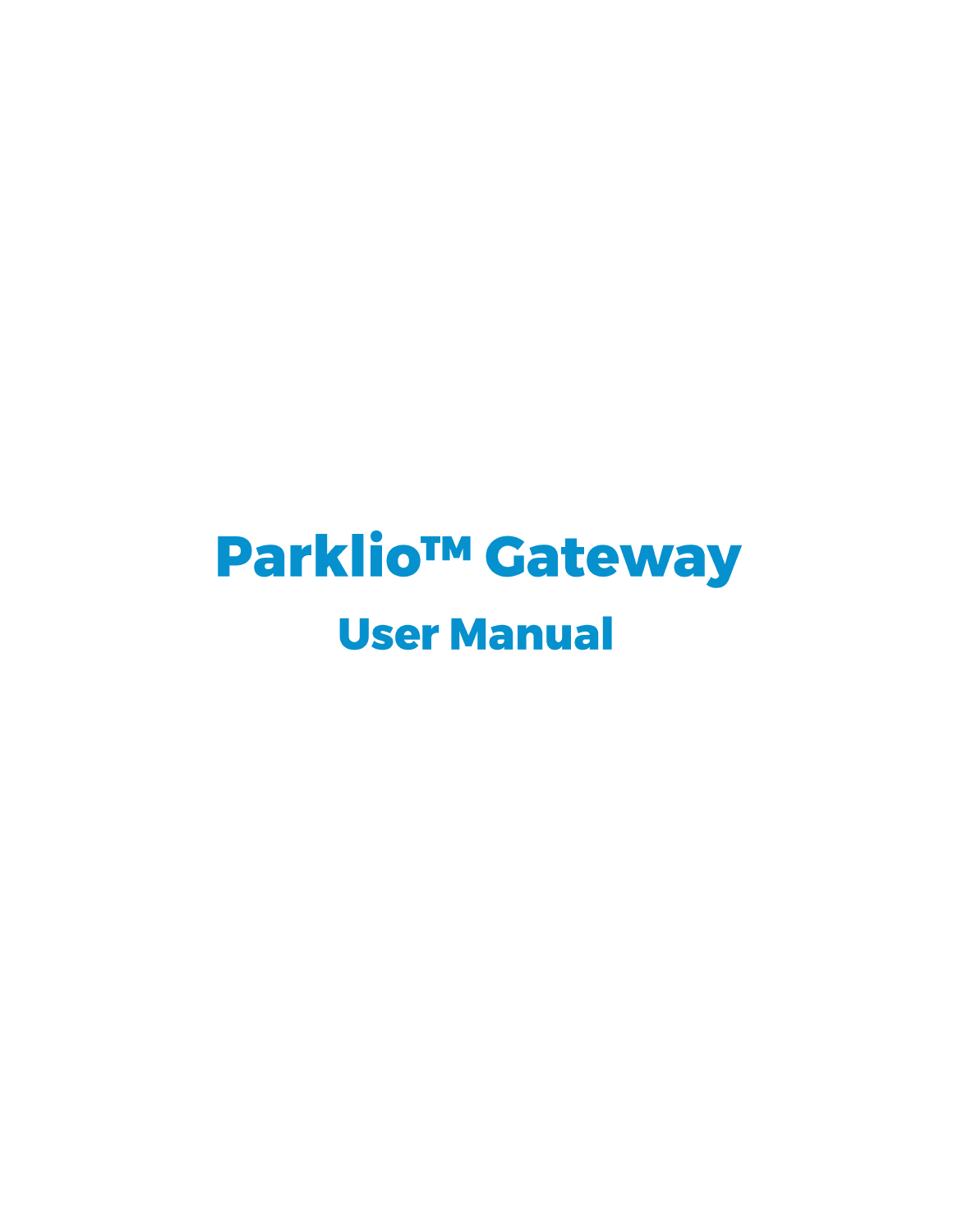



#### **Trademarks**

Parklio™ is a trademark of Amplifico d.o.o.

Other brand and product names are registered trademarks or trademarks of their respective holders.

#### **Parklio | Smart parking solutions**

**e:** info@parklio.com | **w:** www.parklio.com

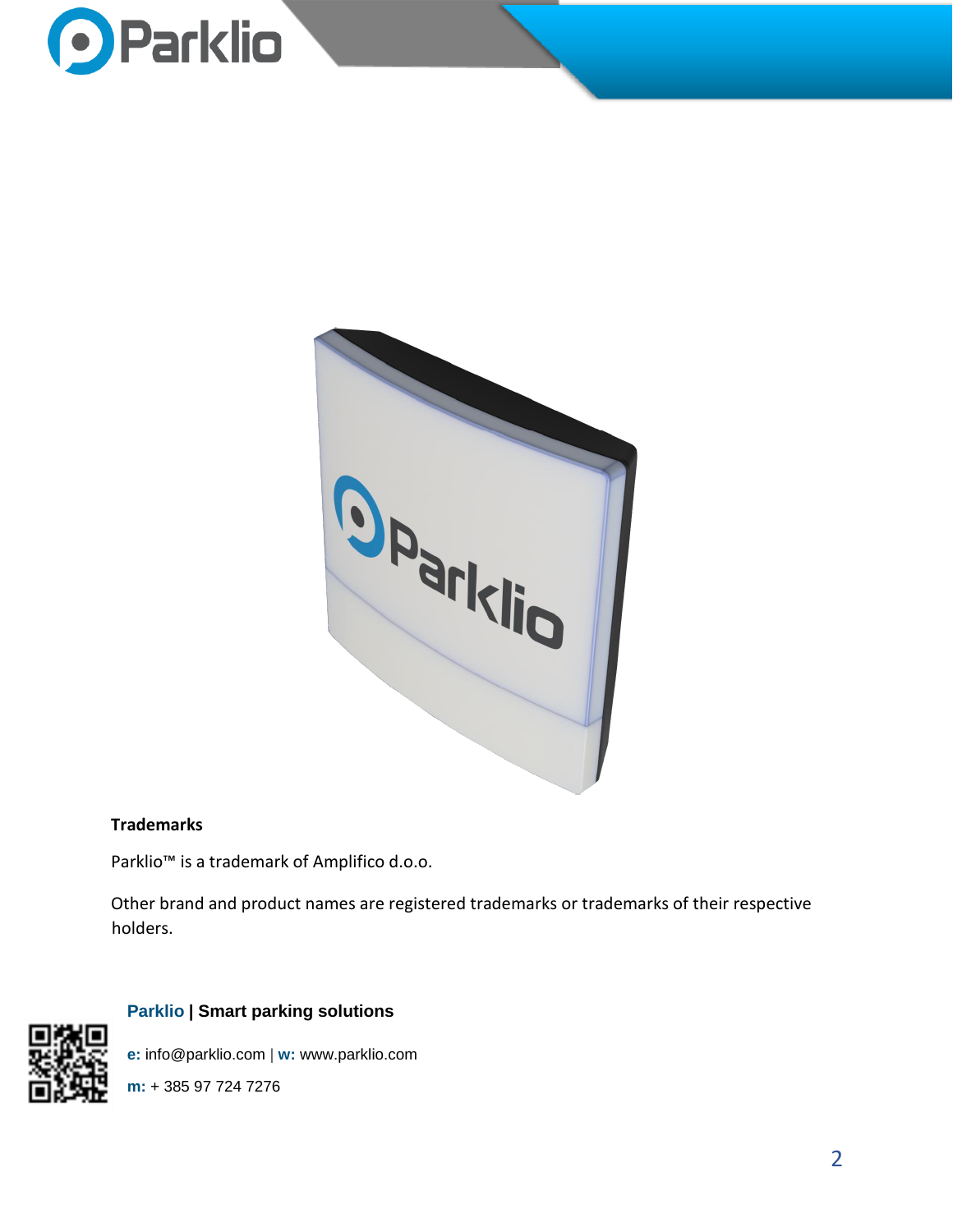

#### **Statement of Conditions**

In the interest of improving internal design, operational function, and/or reliability, Parklio™ reserves the right to make changes to the products described in this document without notice. Parklio<sup>™</sup> does not assume any liability that may occur due to the use or application of the product(s) or circuit layout(s) described herein.

Thank you for the confidence you have shown us by purchasing our gateway.

#### **Please read this manual first!**

Dear Customers,

We hope that all your expectations of this product will be fulfilled. Parklio<sup>™</sup> Gateway is manufactured using the latest technologies and has undergone rigorous quality control procedures.

#### **The User Guide will help you use your product quickly and safely.**

Read the user manual before installing and using your product.

Always follow the safety instructions.

Keep this user manual at hand for future reference.

**Parklio | Smart parking solutions**

**e:** info@parklio.com | **w:** www.parklio.com

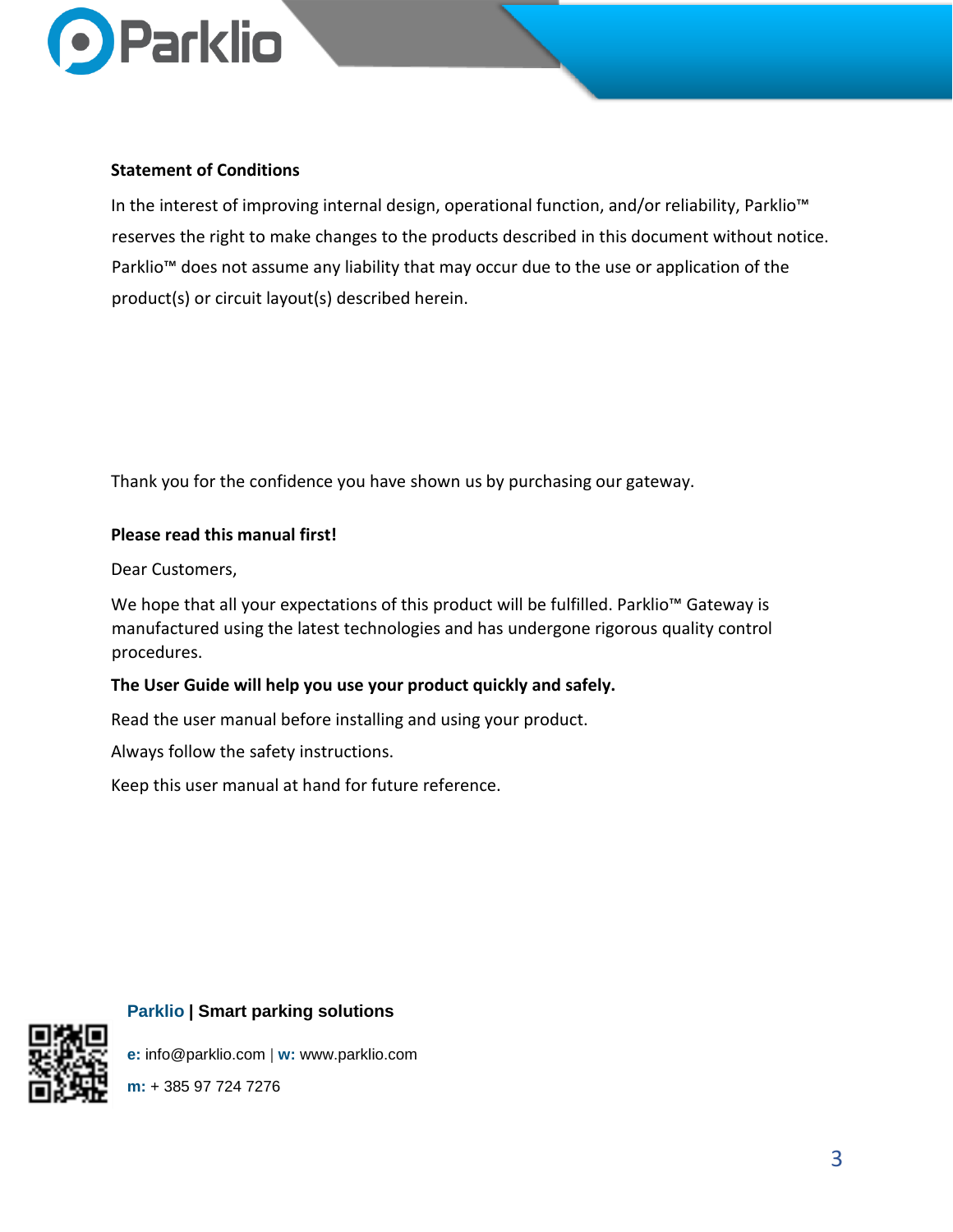

# **Table of Contents**

| <b>Package Contents</b>        | 5  |
|--------------------------------|----|
| <b>Features</b>                | 6  |
| <b>Hardware Overview</b>       | 7  |
| <b>Technical Specification</b> | 9  |
| <b>Hardware Setup</b>          | 10 |
| <b>Wall mount</b>              | 11 |
| <b>Installation steps</b>      | 12 |
| Pole mount                     | 14 |
| <b>Installation steps</b>      | 15 |
| <b>Connecting the Gateway</b>  | 16 |
| <b>Power connector</b>         | 16 |
| <b>Installation steps</b>      | 16 |
| <b>Ethernet Connector</b>      | 18 |
| <b>Installation steps</b>      | 18 |
| <b>Reset and Add Gateway</b>   | 19 |

**Parklio | Smart parking solutions**

**e:** info@parklio.com | **w:** www.parklio.com

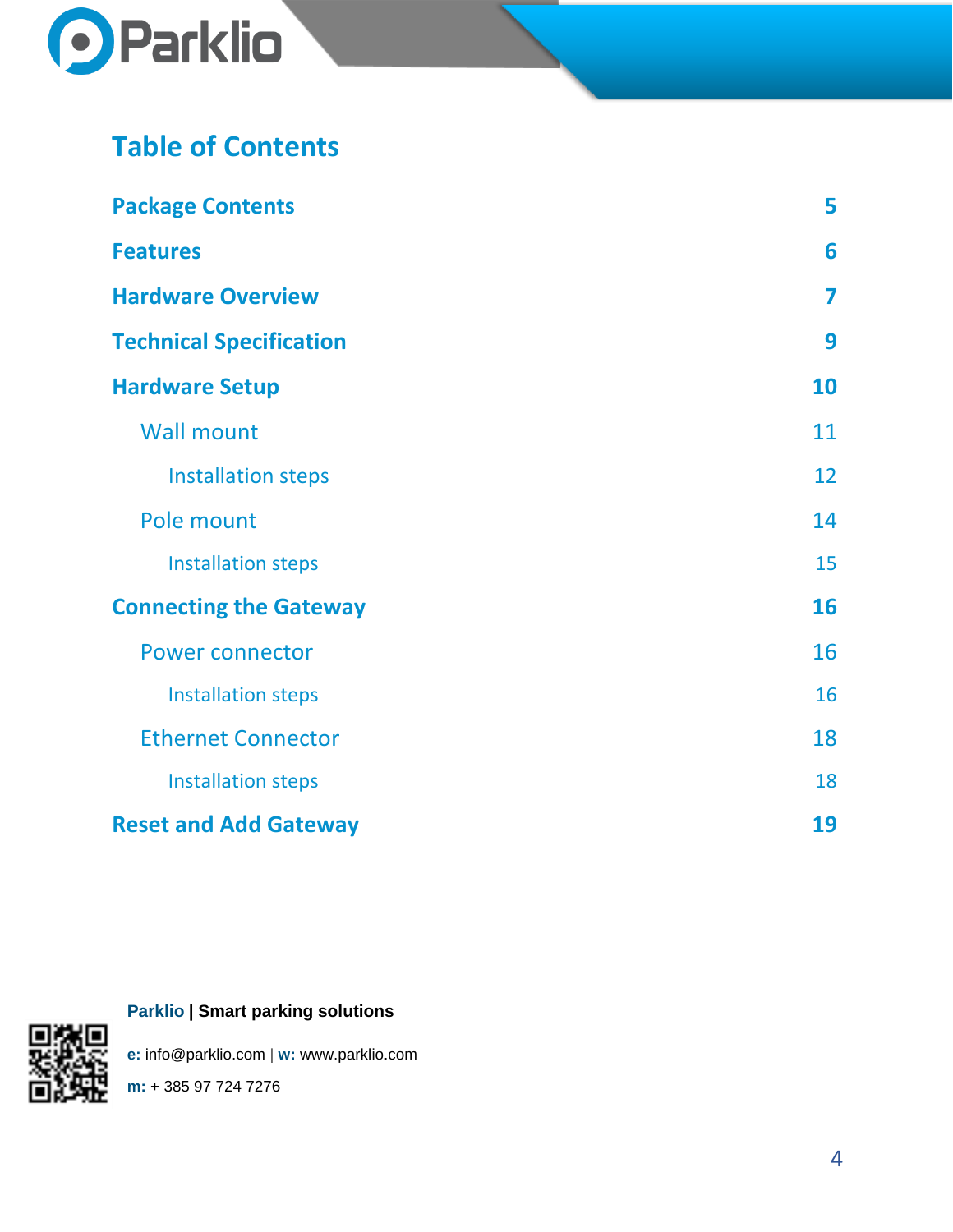

# **1. Package Contents**

The product package should contain the following items:



Parklio™ Gateway



Waterproof power connector



Ethernet cable waterproof connector



Pole mount bracket



Pole mount hose clamp



4 x M4 screws

If any of the parts are incorrect, missing, or damaged, please inform the contact person from Parklio™. Keep the carton, including the original packing materials, in case you need to return the product for repair.

**NOTE** 

● For the installation a T8 (torx), slotted and cross-slot screwdriver is required



# **Parklio | Smart parking solutions**

**e:** info@parklio.com | **w:** www.parklio.com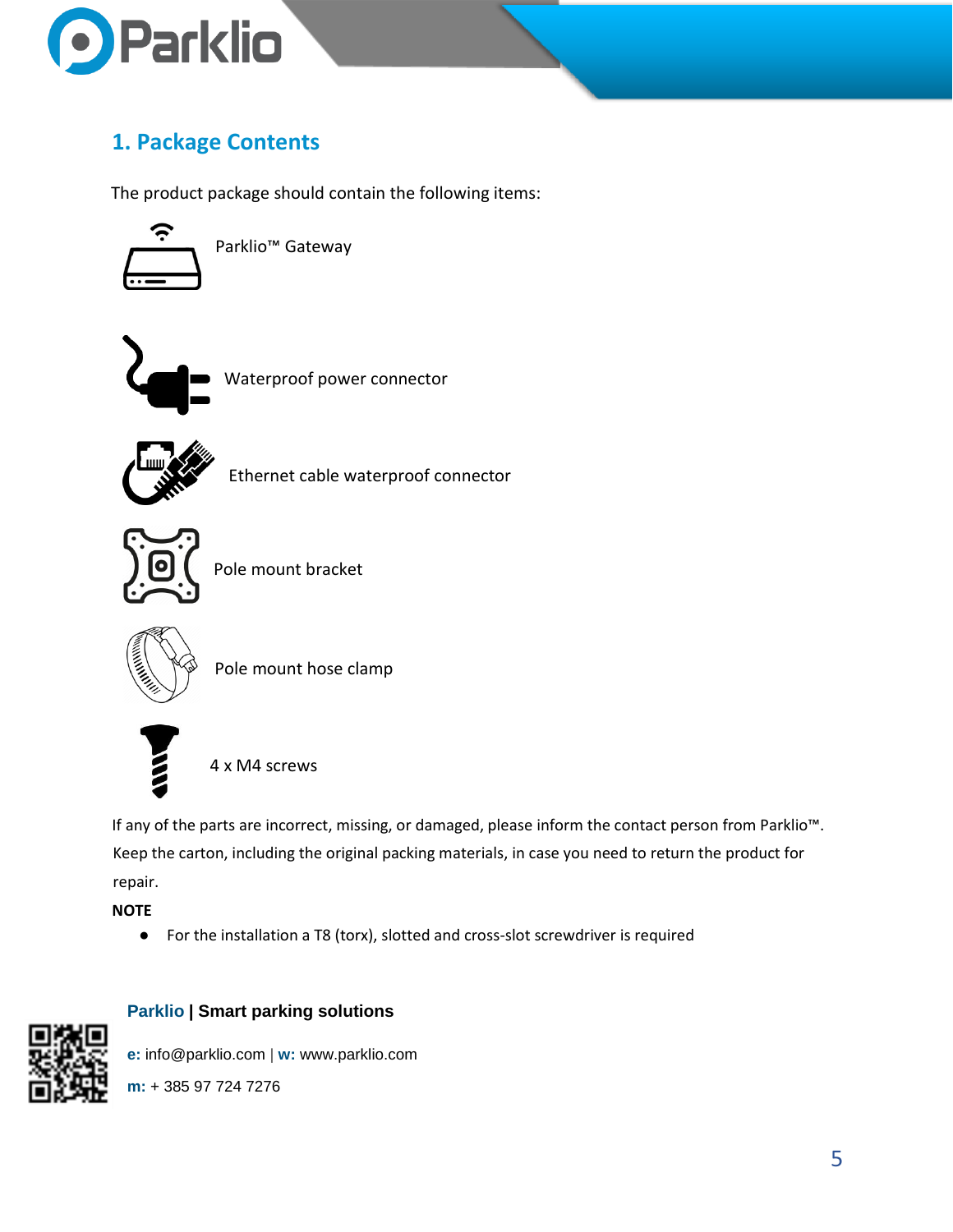

- An Electric Drill (if mounting to a wall) is required
- RJ45 Crimping Tool
- Parklio™ do not provide a RJ45 connector for the Ethernet port

# **2. Features**

Placed in the middle of the Parklio™ universe, the Parklio™ Gateway enables remote control of Parklio<sup>™</sup> products. It serves as an intermediary between Parklio<sup>™</sup> products and the end-user. Besides coordinating and managing all the data communication between the products, the Parklio<sup>™</sup> Gateway provides real-time parking occupancy information.

It is ideal for the car parks with a larger number of parking spaces and constant flow of users or basically anybody who wants to have remote control of their products. There will be no need that your client controls the products. Person in charge will be able to do it remotely regardless of the distance.

#### **Features**

- Real-time information
- Easy and convenient to install
- Controls up to 20 products
- The diameter of up to 100 m



# **WARNING**

**Operation of this equipment in the residential environment could cause radio interference!** 



#### **Parklio | Smart parking solutions**

**e:** info@parklio.com | **w:** www.parklio.com

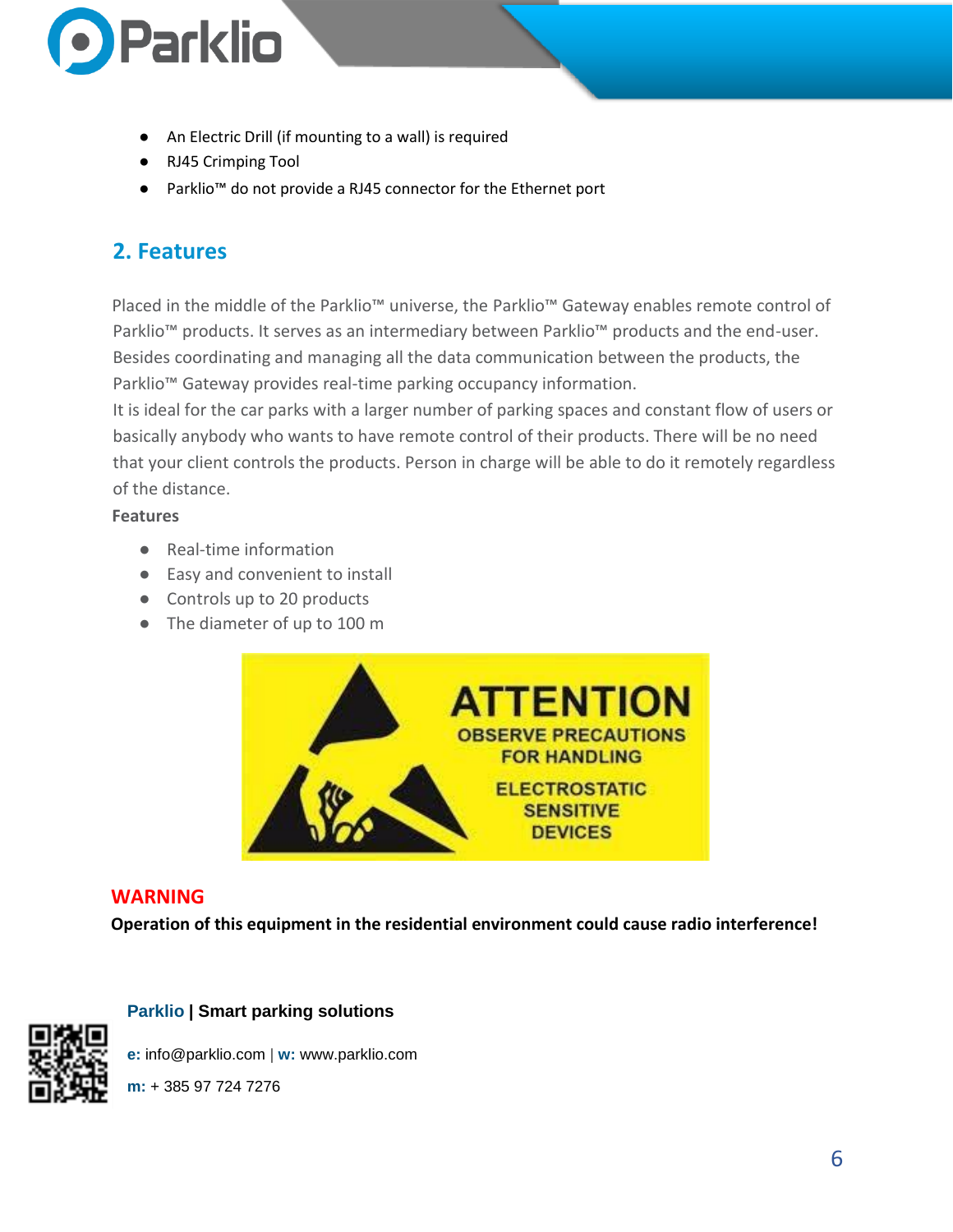

# **3. Hardware Overview**



Figure 3.1 - Status And Connection board

| 1 | <b>Reset Button</b> |                  | Hold to reset the gateway to the factory settings.<br>Short press to enter 'Connection' mode                                                                                                                           |
|---|---------------------|------------------|------------------------------------------------------------------------------------------------------------------------------------------------------------------------------------------------------------------------|
| 2 |                     | Power            | Off - Your gateway is turned off<br>Blinking - The gateway is upgrading or the Reset button was pressed<br>Solid - Your gateway is powered properly                                                                    |
| 3 |                     | <b>Ethernet</b>  | Off - There is no connection<br><b>Blinking</b> - Your gateway is connecting or is trying to reconnect after lost connection<br>Solid - Your gateway is connected                                                      |
| 4 |                     | <b>Bluetooth</b> | Off - Bluetooth isn't working<br><b>Blinking</b> - Bluetooth is powering<br>Solid - Bluetooth is working properly                                                                                                      |
| 5 |                     | 4G connection    | <b>Off</b> - There is no 4G connection or the gateway is connected to the Ethernet<br>Blinking - The gateway is trying to establish 4G connection<br>Solid - The gateway is connected to the 4G network<br><b>NOTE</b> |

## **Parklio | Smart parking solutions**

**e:** info@parklio.com | **w:** www.parklio.com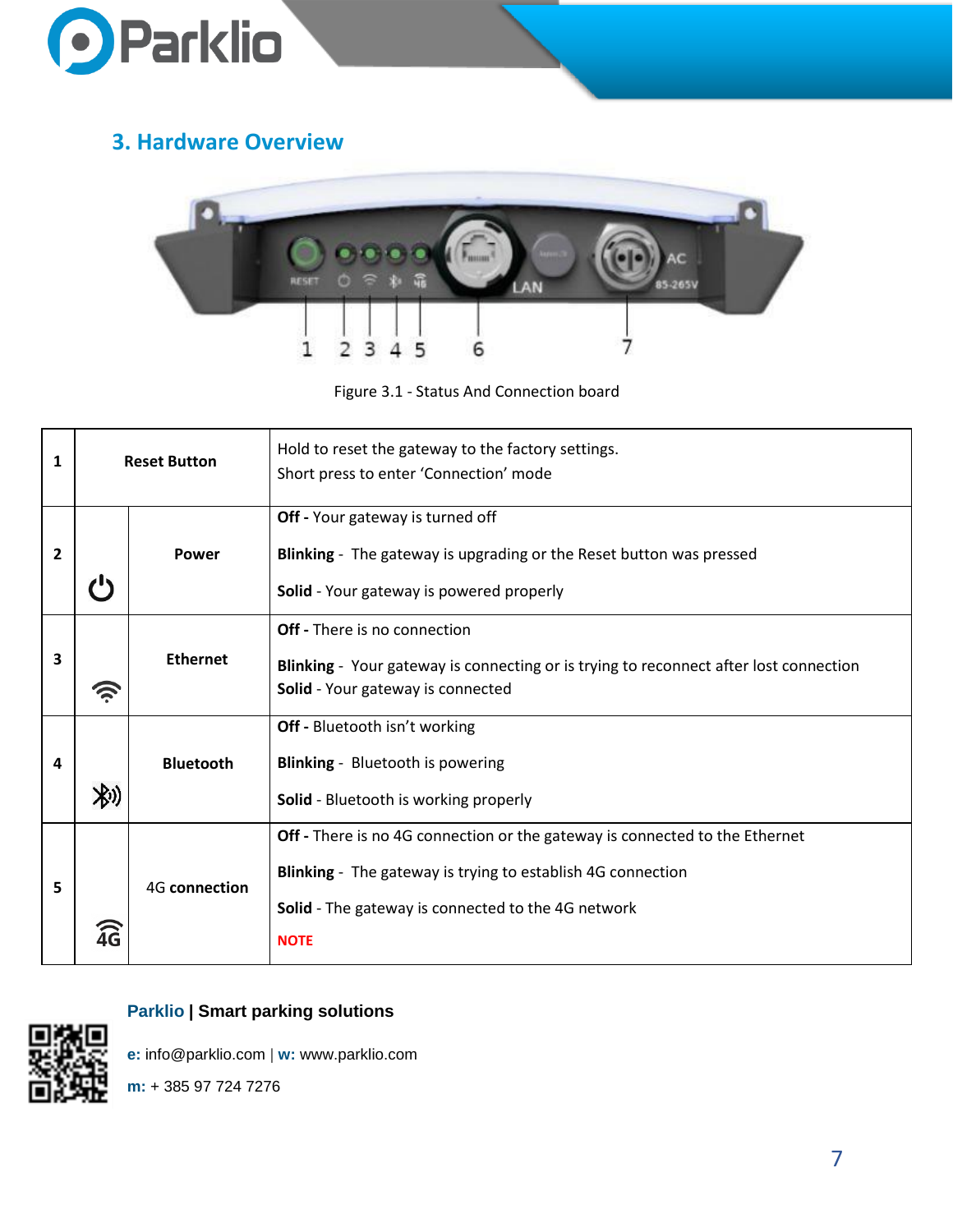

|   |                      | 4G connection available exclusively in case of SIM card embedded by Parklio. |
|---|----------------------|------------------------------------------------------------------------------|
| 6 | <b>Ethernet port</b> | LAN port for Internet connection                                             |
|   | <b>AC port</b>       | Connector for the power supply                                               |

Table 3.1 - Status and Connection board

**Parklio | Smart parking solutions**

**e:** info@parklio.com | **w:** www.parklio.com

**m:** + 385 97 724 7276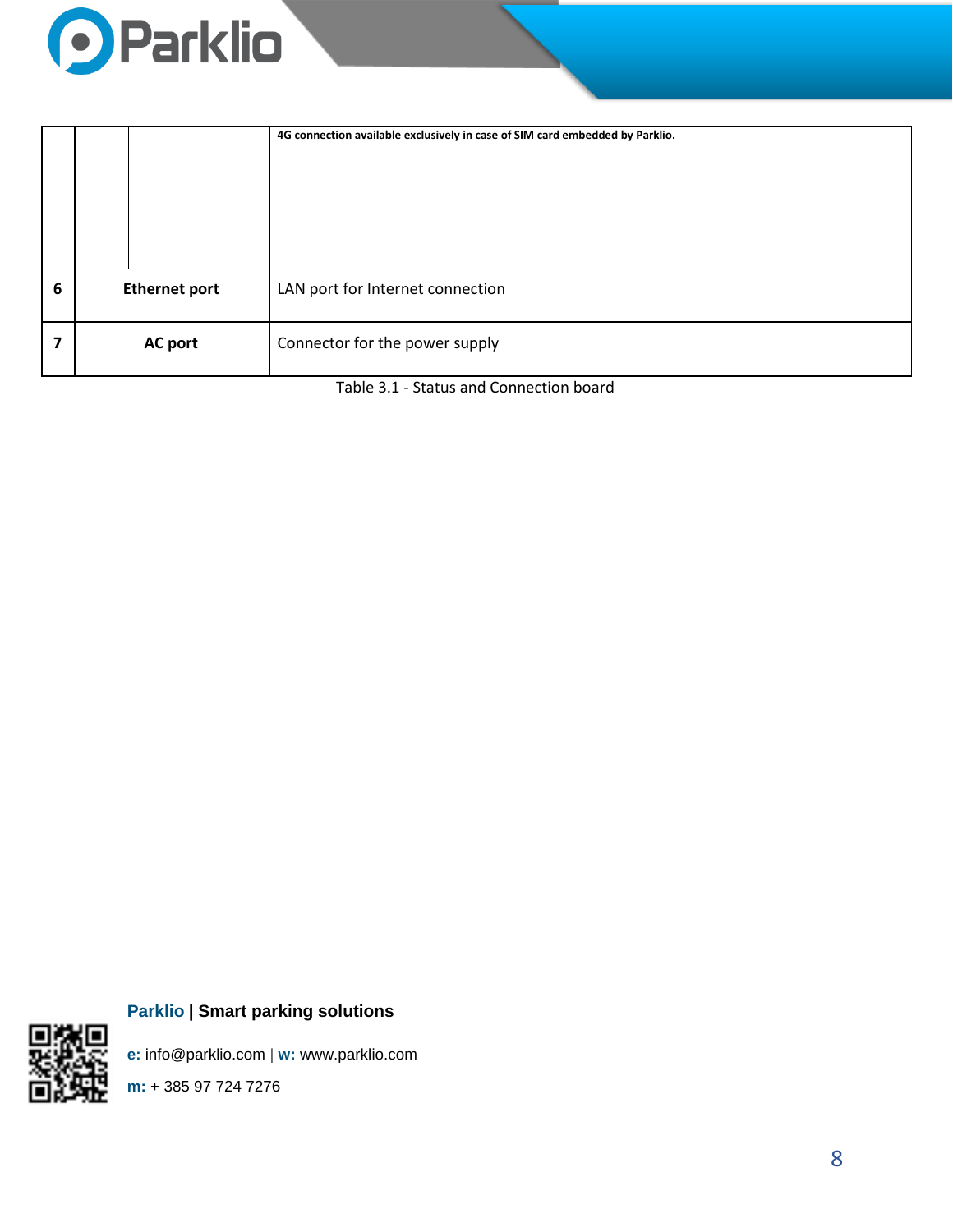

# **4. Technical Specification**

| Parameter                        | Value                                                                       |
|----------------------------------|-----------------------------------------------------------------------------|
| <b>Input Voltage</b>             | 85 VAC - 264 VAC                                                            |
|                                  | 120 VDC - 370 VDC                                                           |
| <b>Frequency</b>                 | 47 Hz - 440 Hz                                                              |
| <b>AC Current (Typ.)</b>         | 0.35 A / 230 VAC $(1)$                                                      |
| <b>Inrush current</b>            | 40 A / 230 VAC                                                              |
| <b>Working temperature range</b> | $-20 °C - +60 °C$                                                           |
| <b>Working humidity</b>          | Up to 90% RH                                                                |
| <b>Operating altitude</b>        | 1000 m                                                                      |
| <b>Ingress rating</b>            | <b>IP65</b>                                                                 |
| <b>Dimensions</b>                | 220 mm x 220 mm x 50 mm (H x W x D)                                         |
| Pole mount diameter              | $\varnothing$ 60 mm - $\varnothing$ 125 mm                                  |
| Weight                           | 750 g                                                                       |
| <b>LED</b>                       | 4 status LEDs                                                               |
| <b>LAN</b>                       | 10/100BASE-T with waterproof connector                                      |
| <b>Wireless Connectivity</b>     | <b>BLE</b>                                                                  |
|                                  | LTE with 3G/2G fallback                                                     |
| <b>Over-the-Air upgrades</b>     | Yes                                                                         |
| Antenna interface                | Internal BT and 4G/3G/2G antennas                                           |
| Color                            | Lava and white grey                                                         |
| Max. supported devices           | Max. 20 Parklio <sup>™</sup> BLE devices can be associated with one gateway |



**| Smart parking solutions**

**e:** info@parklio.com | **w:** www.parklio.com **m:** +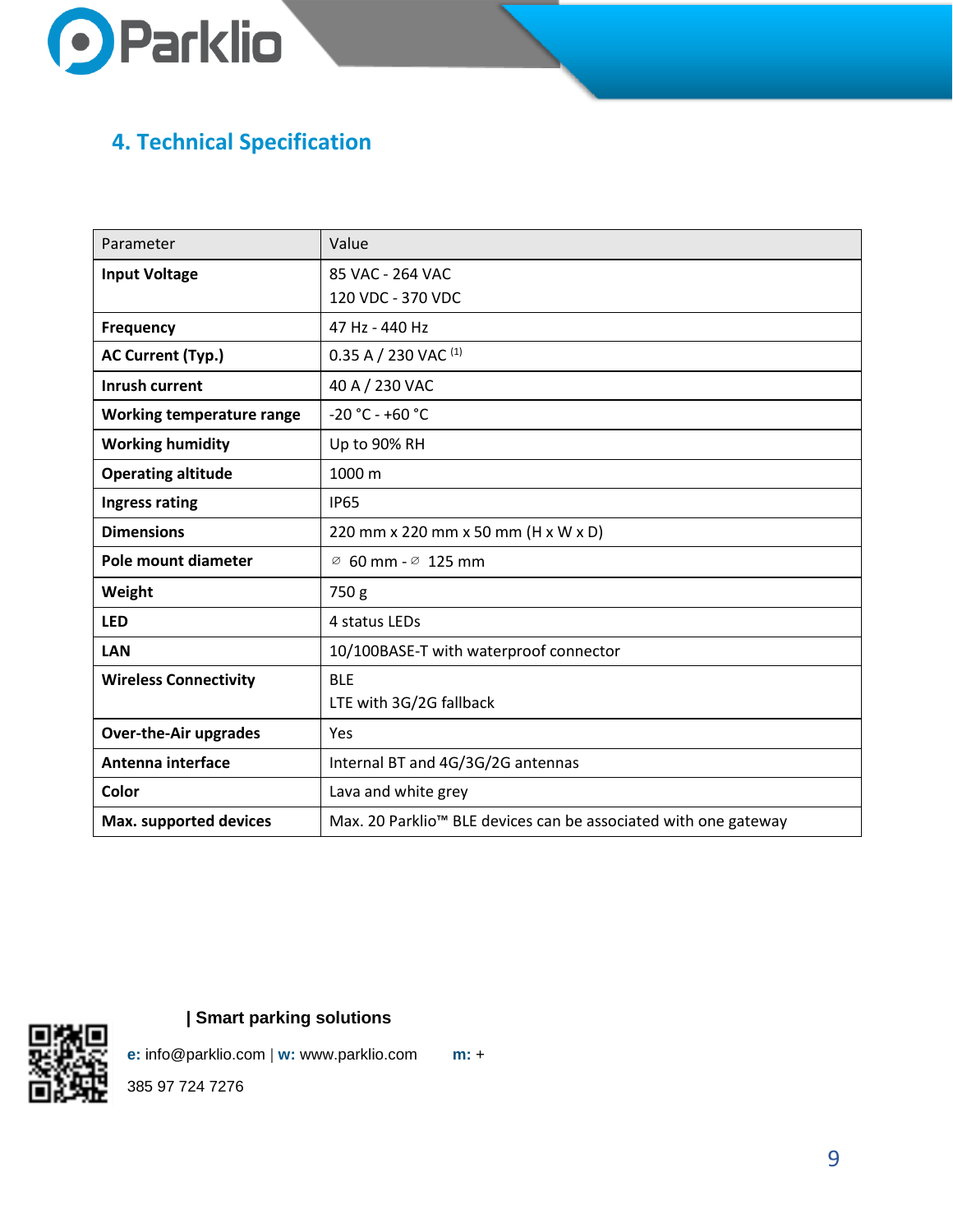

| <b>Regulatory standards</b> |                                                                                                                                                                                          |                                                                                                                                                         |
|-----------------------------|------------------------------------------------------------------------------------------------------------------------------------------------------------------------------------------|---------------------------------------------------------------------------------------------------------------------------------------------------------|
|                             | $EN60950-1:2006 + A1:2010 + A11:2009 +$<br>A1<br>EN 300 328<br>EN 300 440<br>EN 301 489 - 1<br>EN 301 489 - 3<br>EN 301 489 - 17<br>EN 55024<br>EN 55032<br>EN 61000-6-3<br>EN 61000-3-2 | 2:2011<br>EN 61000-6-2<br>EN 61000-4-2<br>EN 61000-4-3<br>EN 61000-4-4<br>EN 61000-4-5<br>EN 61000-4-6<br>EN 61000-4-8<br>EN 61000-4-11<br>EN 61000-3-3 |

(1) Parklio™ Gateway power supply input is protected with a 0.5 A 250 VAC fuse. The fuse is not user replaceable.

Table 4.1 - Technical specifications

# **5. Hardware Setup**

# Before You Begin

- The Placement of the Gateway is very important. Do not place the Gateway in an enclosed area such as a closet, cabinet, attic, or garage if the Parklio products which are meant to be controlled by Gateway positioned outside of the mentioned places.
- Keep the number of obstacles of the Parklio™ Gateway and other Parklio™ devices to a minimum - each wall or ceiling can reduce your Gateway range from 1 to 30 meters (3 to 90 feet). Position your devices so that the connection between Parklio™ Gateway and other Parklio<sup>™</sup> devices is handled without problem.

**Parklio | Smart parking solutions**



**e:** info@parklio.com | **w:** www.parklio.com **m:** +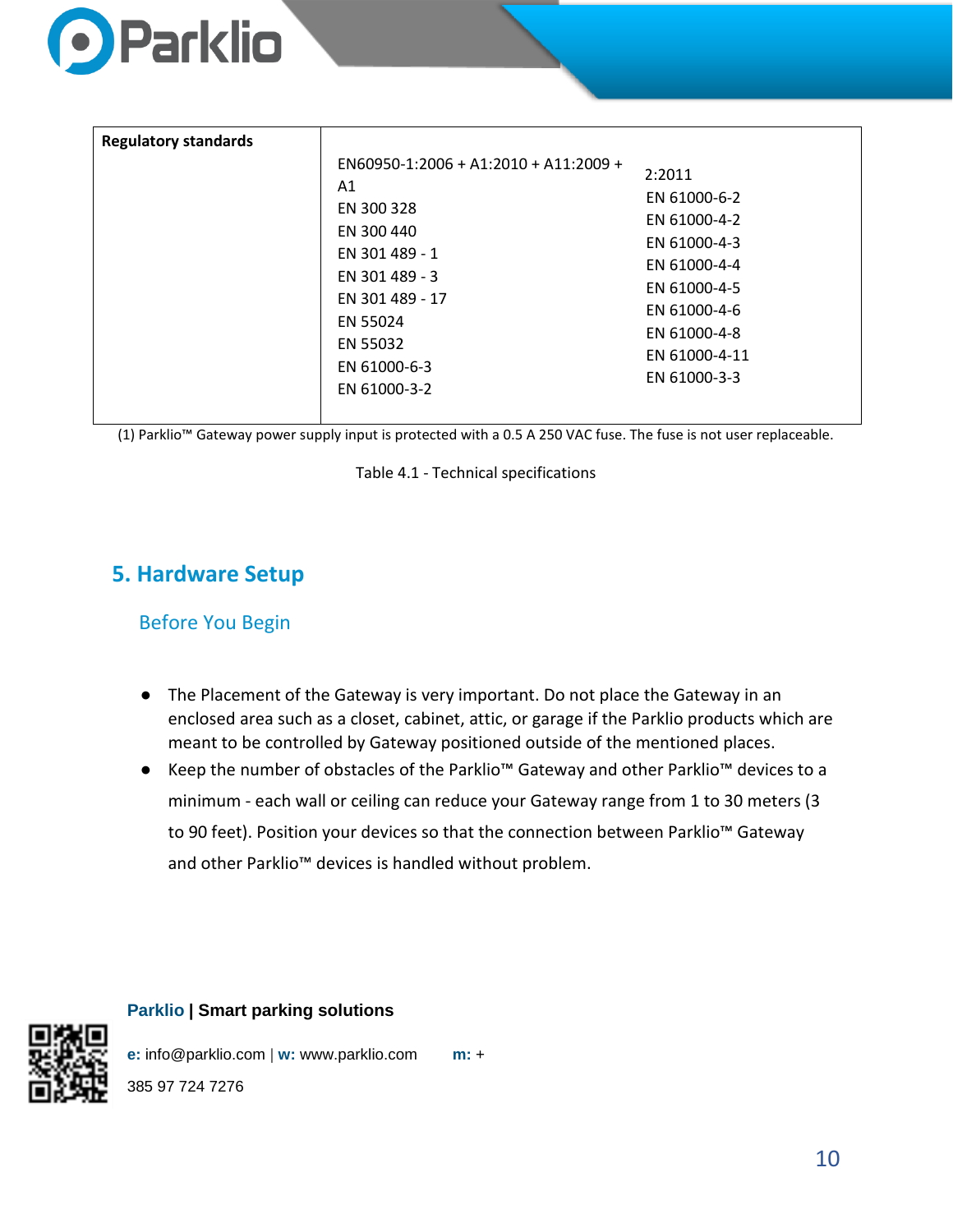

# 5.1. Wall mount

The user needs to use anchors with screws for mounting the Gateway on the wall. The user needs to mark and drill the holes as shown on the bottom image.



Figure 5.1 - Dimensions for the wall mount

# **Parklio | Smart parking solutions**

**e:** info@parklio.com | **w:** www.parklio.com **m:** +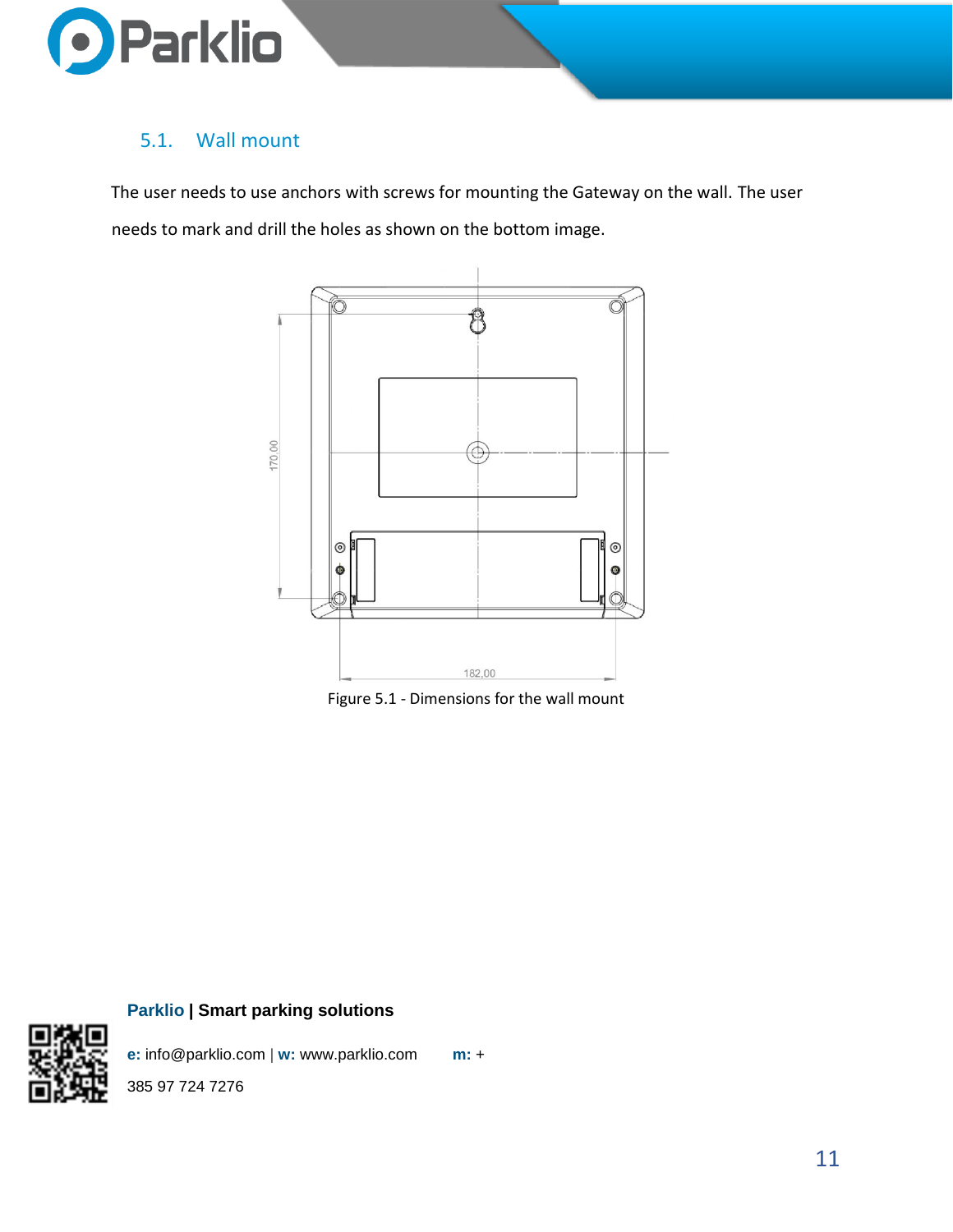

### 5.1.1.Installation steps



**Step 1** 

Drill the top center hole. Use an electric drill with a 6mm masonry bit to drill the hole at the desired spot.



# **Step 2**

Place the 6mm wall plug into the drilled hole, screw the screw into the plug. The screw should not be completely screwed because the Gateway needs to be hanged over it.



#### **Step 3**

Use the screwdriver to unscrew the bottom of the Parklio™ Gateway and remove the bottom cover.

**Parklio | Smart parking solutions**

**e:** info@parklio.com | **w:** www.parklio.com **m:** +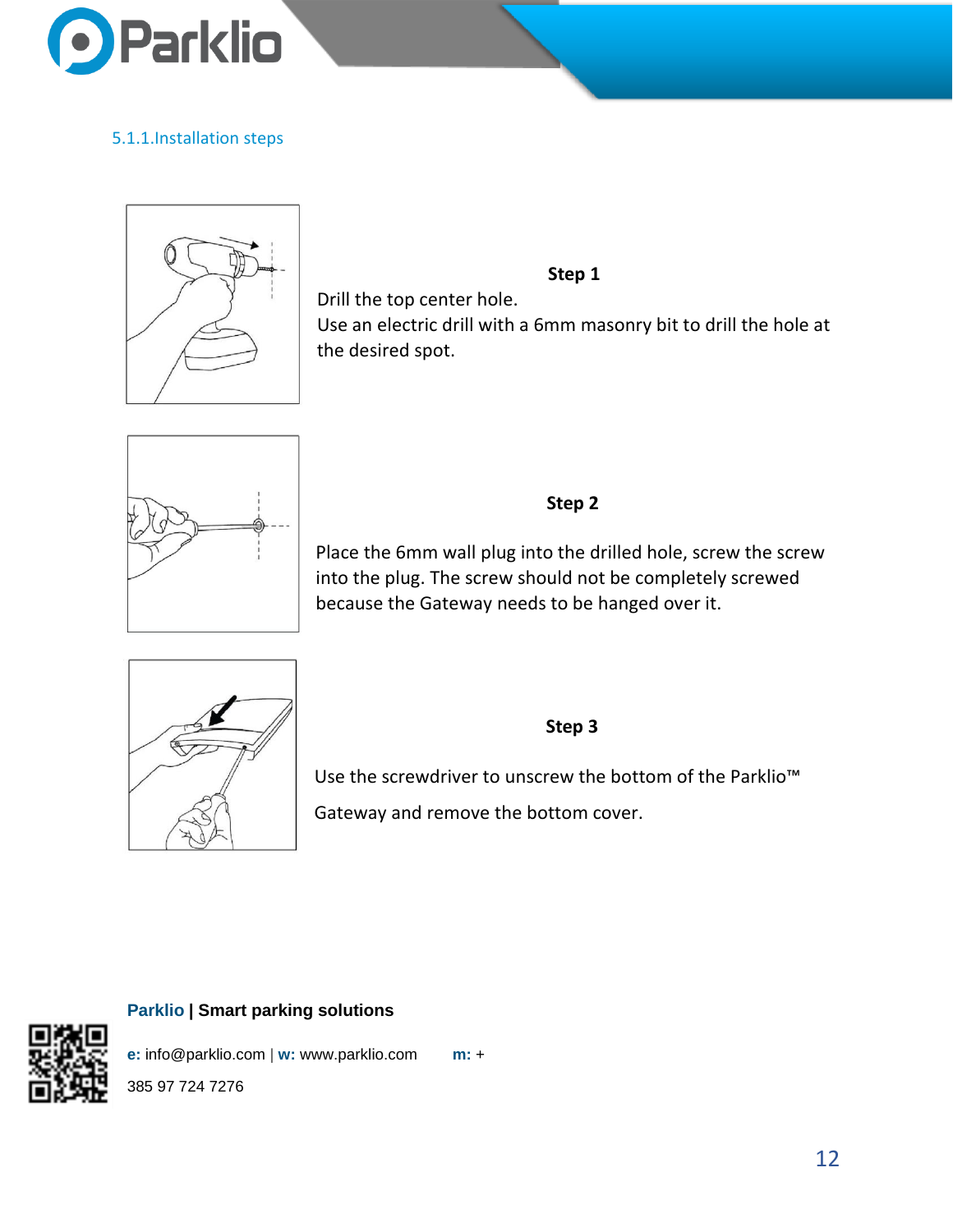



**Step 5** 

removed cover.

Hang the Parklio™ Gateway onto the mounted bolt from the second step.

**Step 4** 

Mark the two  $\vert A \vert$   $\vert A \vert$  holes initially positioned under the



# **Step 6**

Remove the Gateway and drill the previously marked holes. Place the wall plugs into the drilled holes.



**Step 7** 

Hang the Gateway back onto the first screw.

# **Parklio | Smart parking solutions**

**e:** info@parklio.com | **w:** www.parklio.com **m:** +



385 97 724 7276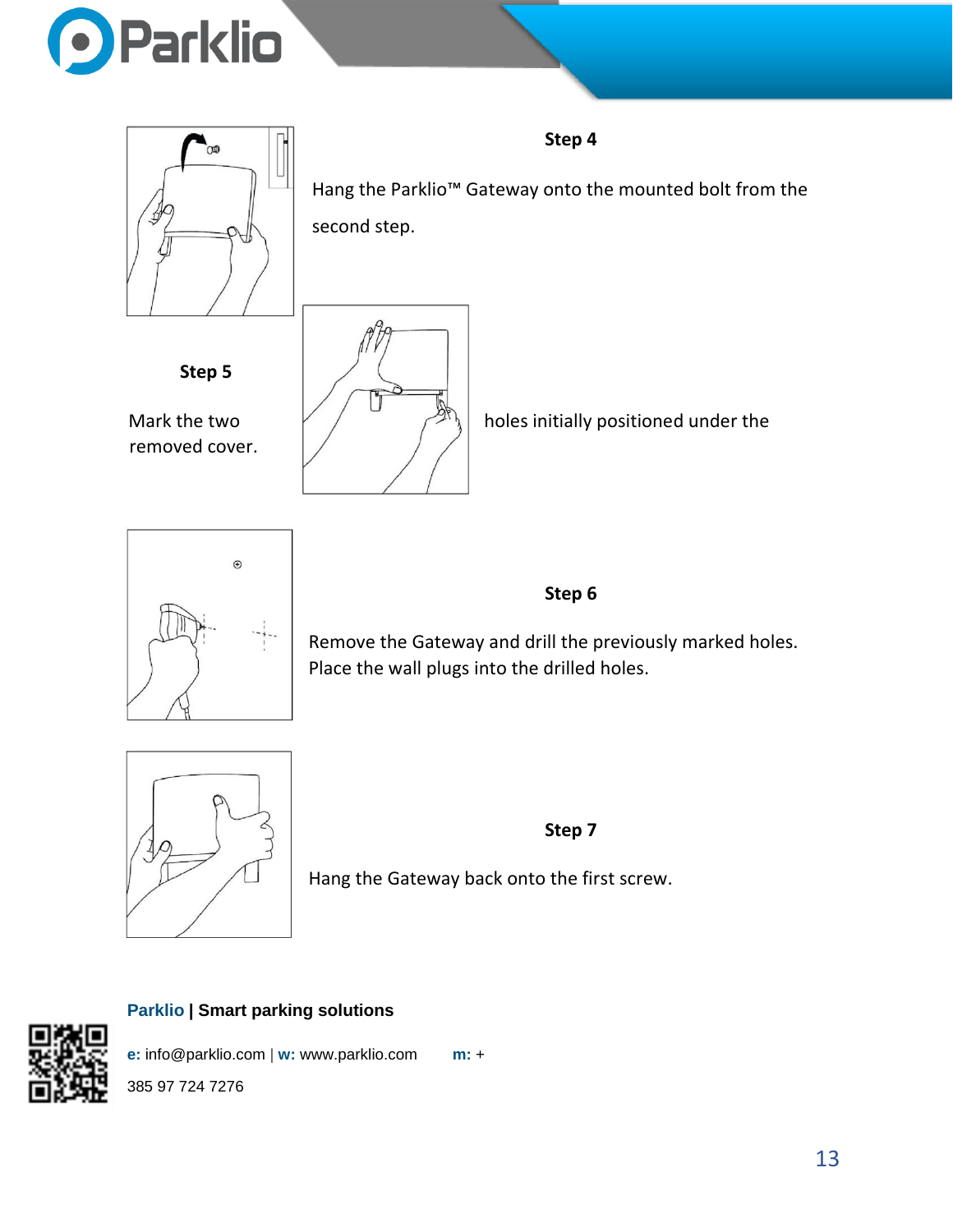



Gateway so that the plastic cover is fixed.

# 5.2. Pole mount

The gateway comes with four M4 screws for installing a hose clamp carrier to the gateway.

### **Parklio | Smart parking solutions**

**e:** info@parklio.com | **w:** www.parklio.com **m:** + 385 97 724 7276

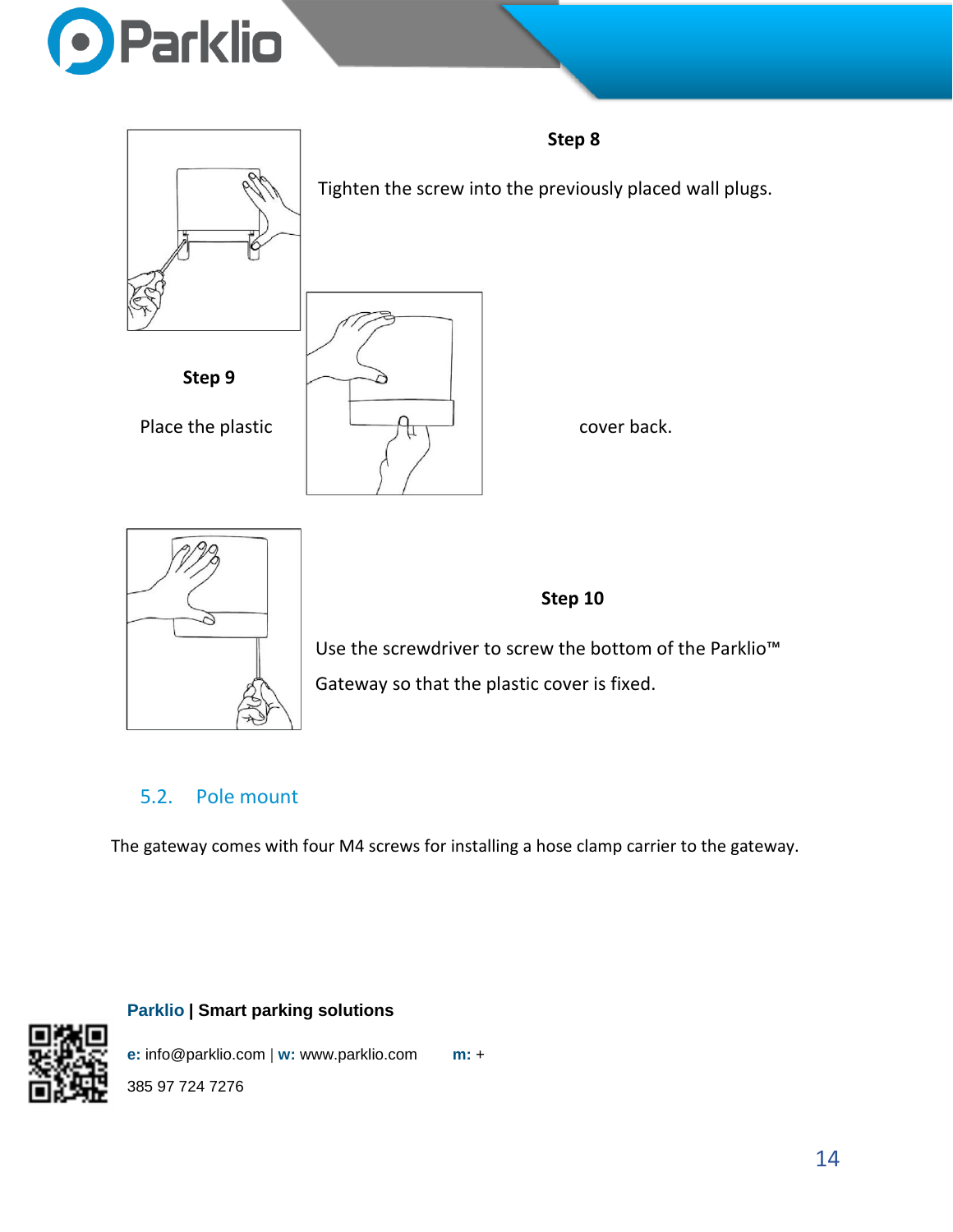

### 5.2.1.Installation steps



# **Step 1**

Position the pole mount holder so that the holes of the pole mount holder coincide with the holes on the back of the Parklio™ Gateway. Use the screwdriver and the provided M4 bolts to fix the pole mount holder.



### **Step 2**

Use the screwdriver to unscrew the hose clamp.



#### **Step 3**

Pull the hose clamp through the holes on the sides of the pole mount holder.



#### **Step 4**

Wrap the desired spot on the pole with the hose clamp and use the screwdriver to tighten the hose clamp.

## **Parklio | Smart parking solutions**

**e:** info@parklio.com | **w:** www.parklio.com **m:** +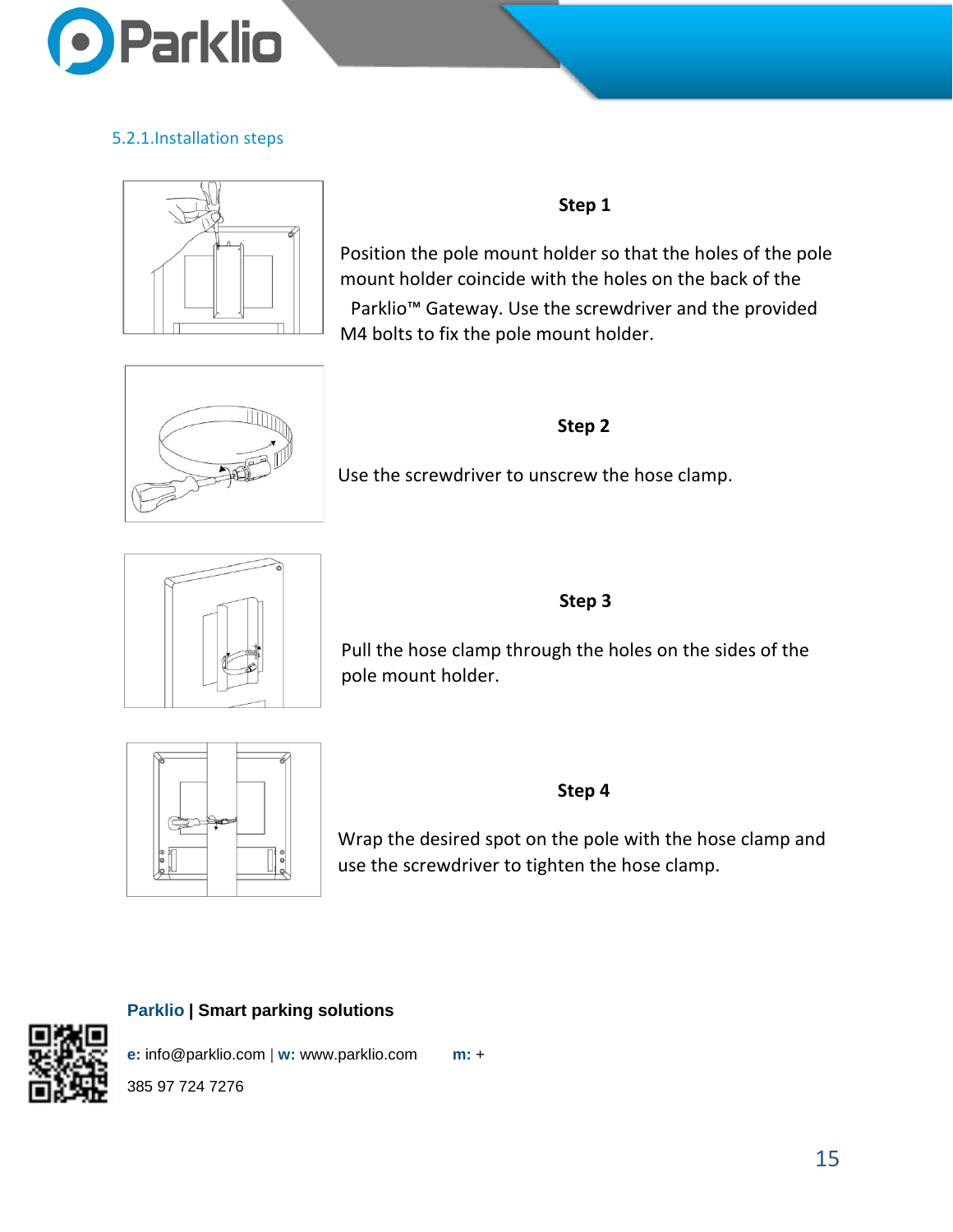

# **6. Connecting the Gateway**

6.1. Power connector

# **NOTE**

**Supply circuit must have an all-pole mains switch (circuit breaker used as a switch is acceptable). The mains power supply must be protected by a differential magneto-thermal switch complying with the law provision in force. Disconnect the mains supply before proceeding.**

| <b>Input Voltage</b> | 85 VAC - 264 VAC       |
|----------------------|------------------------|
|                      | 120 VDC - 370 VDC      |
| <b>Frequency</b>     | 47 Hz - 440 Hz         |
| AC Current (Typ.)    | 0.35 A / 230 VAC $(1)$ |
| Inrush current       | 40 A / 230 VAC         |
|                      | _ _ _ _ _ _<br>$\sim$  |

Table 6.1 - Power connector specifications

**Step 1** 

#### 6.1.1. Installation steps



Strip the cable

### **Parklio | Smart parking solutions**



**e:** info@parklio.com | **w:** www.parklio.com **m:** +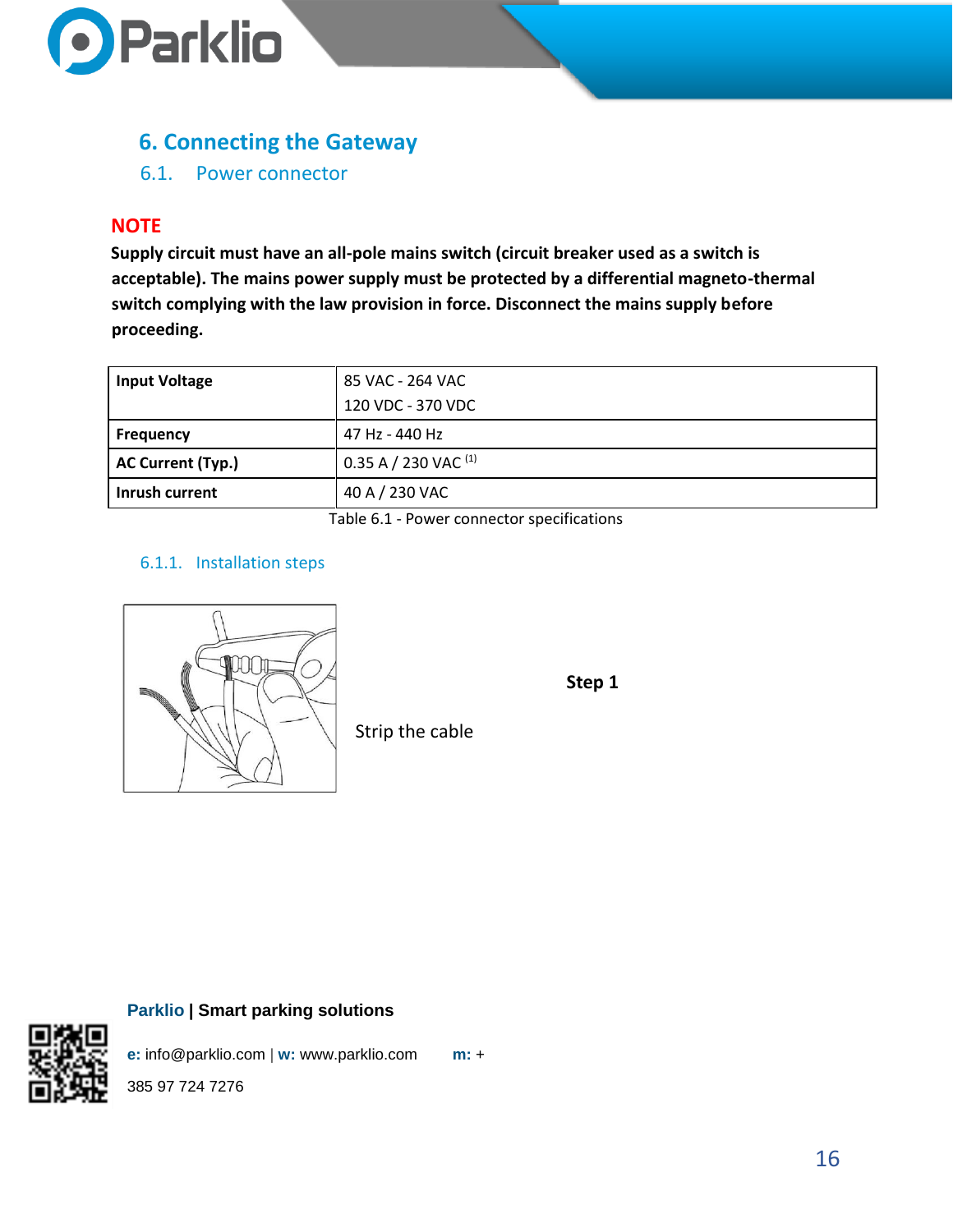







Insert the stripped wires into the terminals on the head of the power connector and use the screwdriver to fix them.



# **Step 5**

Tighten all three parts of the power connectors.



## **Step 6**

Push the power connector into the power socket on the connection board and turn it clockwise to fix it.

# **Parklio | Smart parking solutions**



**e:** info@parklio.com | **w:** www.parklio.com **m:** +

385 97 724 7276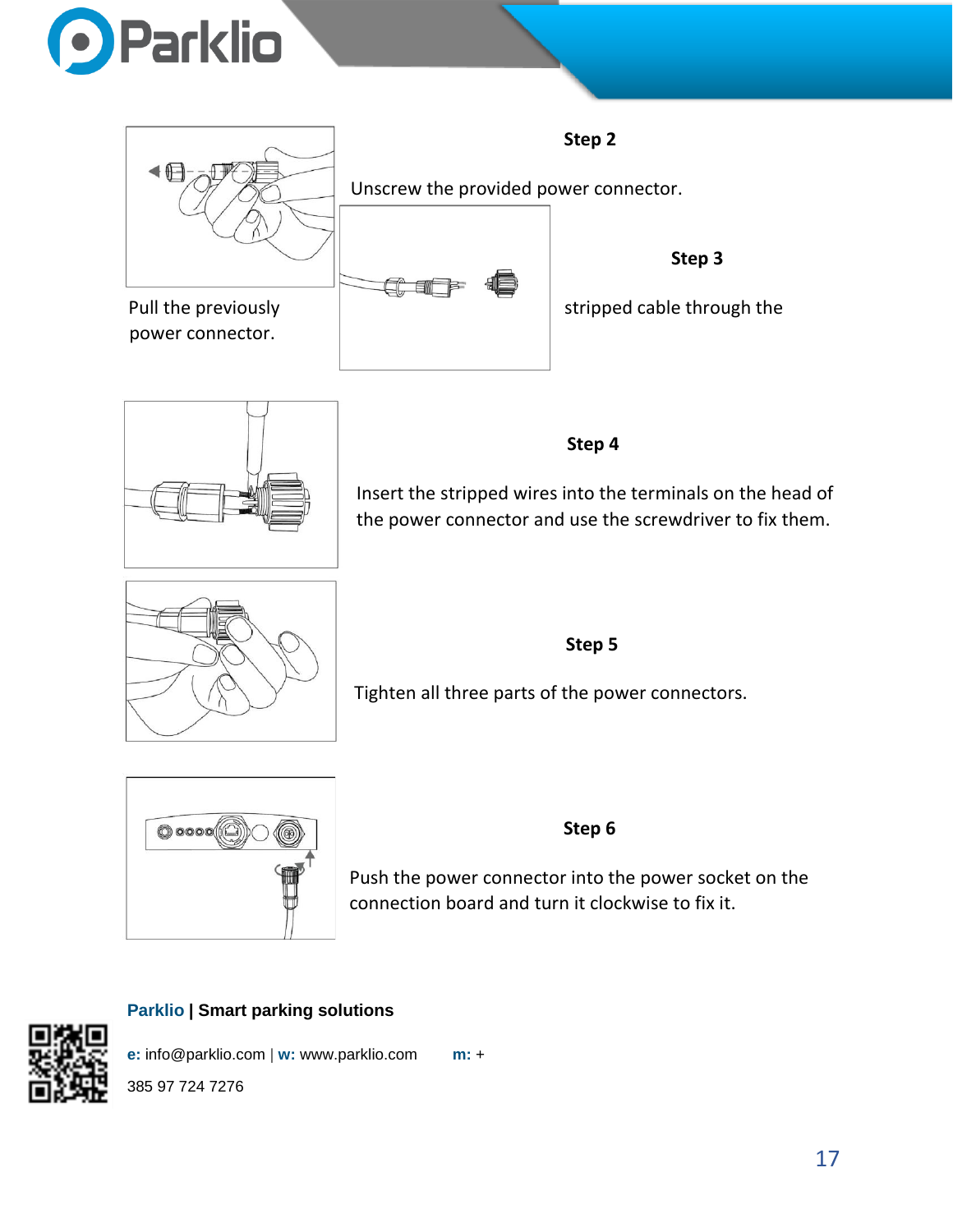

# **6.2. Ethernet Connector**

# **NOTE**

**It is recommended to use a cable with a minimum of Cat5e rating for Ethernet.** 

6.2.1. Installation steps





Strip the outer shield of the Ethernet cable.



**Step 3** 

Unscrew the provided Ethernet connector.



Pull the previously stripped ethernet cable through the Ethernet connector.

**Step 3** 

# **Parklio | Smart parking solutions**



**e:** info@parklio.com | **w:** www.parklio.com **m:** +

385 97 724 7276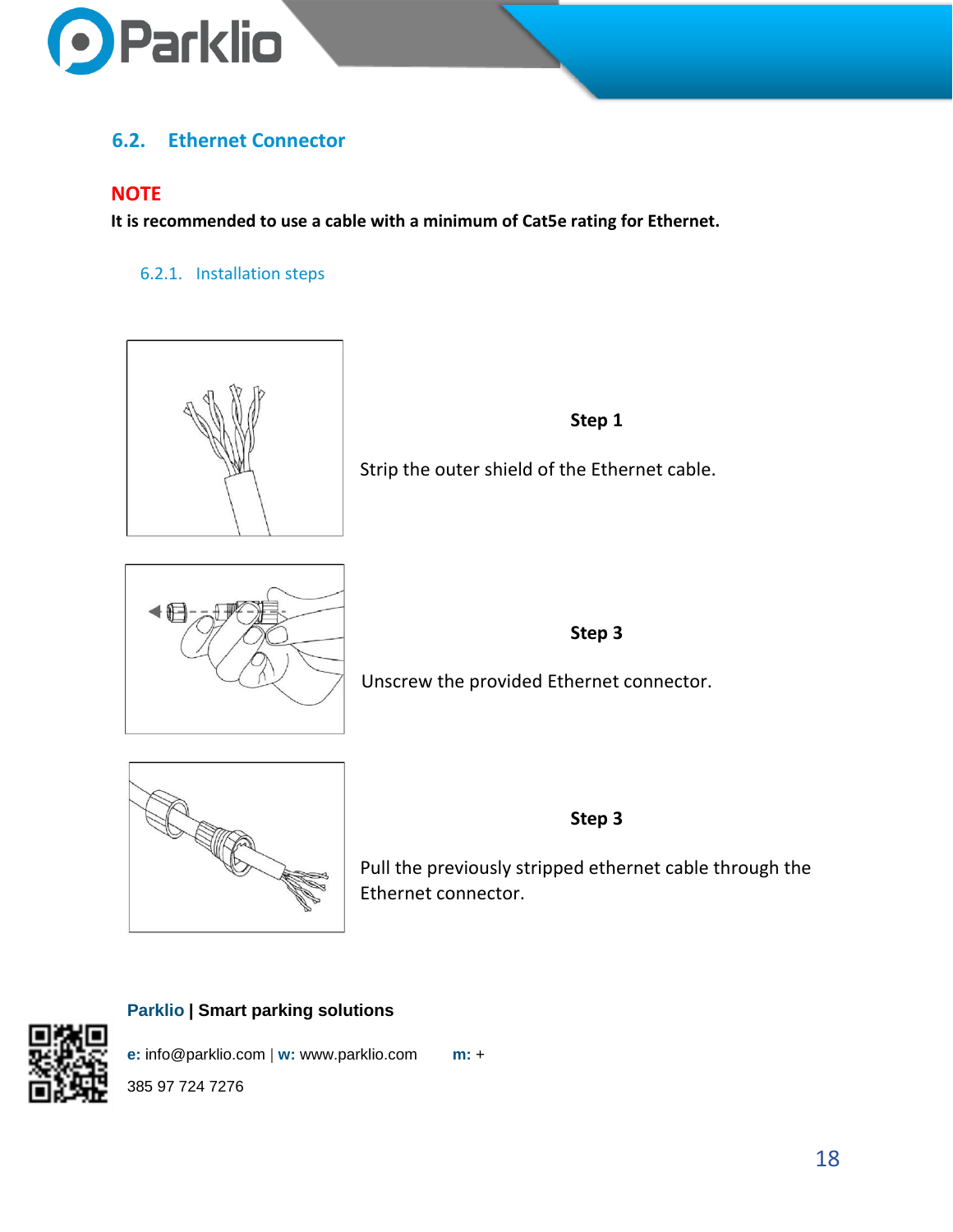



### **Step 4**

Strip the colored wires and organize them in the proper way. Insert them into the RJ45 connector and use a crimping tool to fix the inserted wires with the mentioned connector.

**Step 5** 





# **Step 6**

Push the ethernet connector into the ethernet socket on the connection board and turn it clockwise to fix it.

**NOTE Parklio as the manufacturer can embed the SIM card so that connection between the** 

**Parklio server and Parklio Gateway can be obtained via 4G/3G mobile network.** 

# **7. Reset and Add Gateway**

To reset the Gateway Press and hold a Reset button on the connection board of the Gateway.